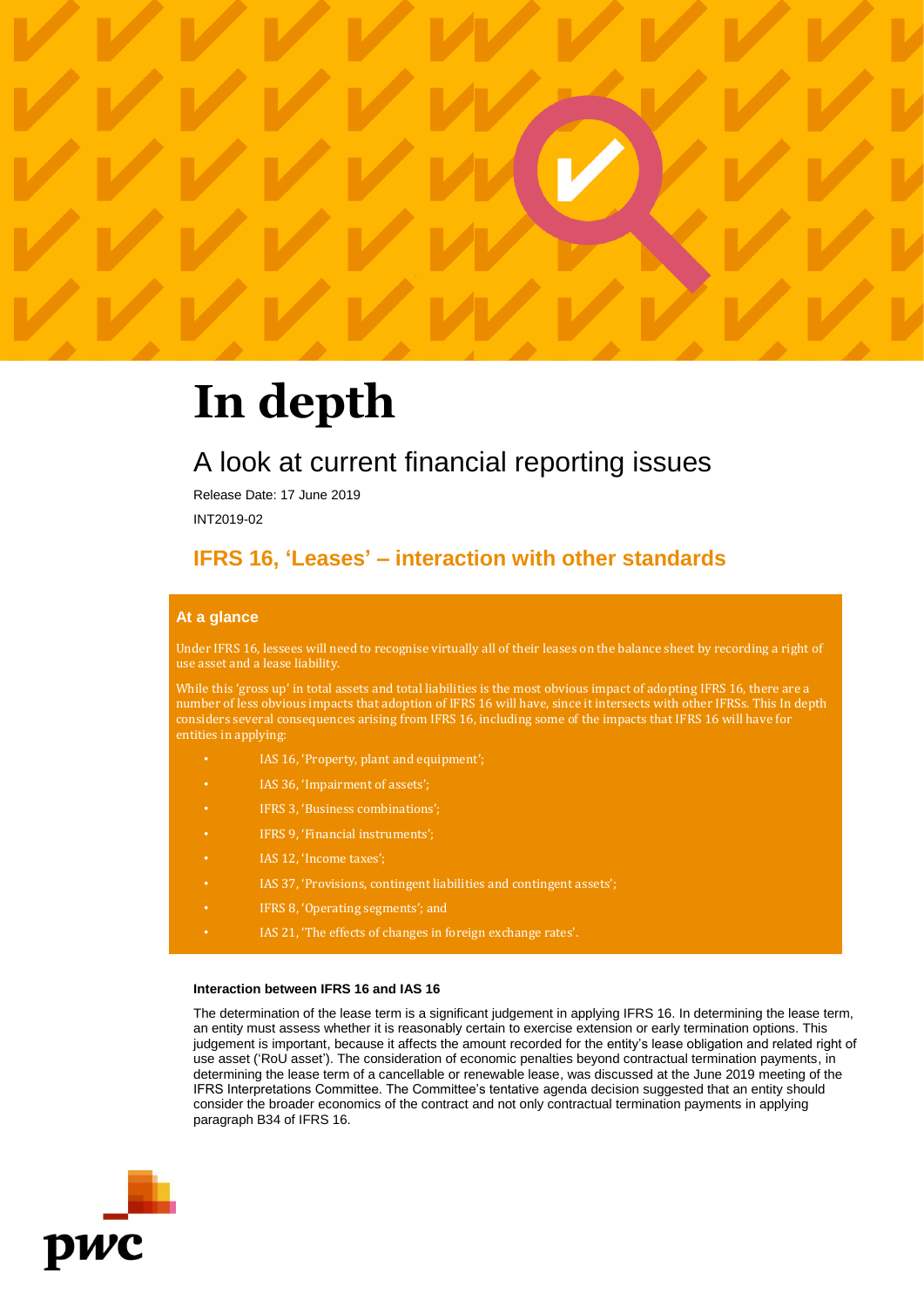# **PwC Observation:**

Significant leasehold improvements undertaken (or expected to be undertaken) are considered when determining the lease term, because these leasehold improvements could provide economic benefit for the lessee when the option to extend or terminate the lease becomes exercisable. If significant leasehold improvements cannot be used beyond the date on which the lease contract could be terminated, this could indicate that the entity might incur more than an insignificant penalty if it terminates the lease before the end of the useful life of the improvements. The costs of abandoning or dismantling leasehold improvements might also need to be considered when determining the lease term.

While significant leasehold improvements can influence the lease term assessment under IFRS 16, expectations about lease term also have an impact on accounting for leasehold improvements in accordance with IAS 16. Paragraph 56(d) of IAS 16 states that the legal or similar limits on the use of the asset, *such as the expiry dates of related leases*, should be considered in determining the useful life of an asset.

Paragraph 57 of IAS 16 refers to the period in which an asset is expected to provide utility to the entity, whereas IFRS 16 requires optional periods to be included in the lease term where it is 'reasonably certain' that these options will be exercised. While it is possible that an entity could conclude that it expects to exercise an extension option even if not reasonably certain, in most cases it would be expected that the useful life (that is, the depreciation period) of the leasehold improvements is no longer than the lease term under IFRS 16.

In June 2019, the IFRS Interpretations Committee discussed a submission asking whether the useful life of *nonremovable* leasehold improvements are limited to the lease term. Based on the fact pattern in the submission, the Committee tentatively decided that an entity might often reach a conclusion that it would only receive benefit from a leasehold improvement for as long as the lease term. The tentative agenda decision is currently out for exposure.

#### **PwC Observation:**

In cases where the entity is able to practically and economically dismantle and redeploy the leasehold improvements at the end of the lease term, it might be reasonable for the useful life of the leasehold improvements to exceed the term of the related lease.

# **Interaction between IFRS 16 and IAS 36**

# *At what level do you test?*

Impairment should be identified at the individual asset level if the individual asset generates cash inflows that are largely independent from other assets. Where the recoverable amount of the RoU asset cannot be determined individually, the impairment test moves to the level of the cash-generating unit ('CGU') to which the RoU asset belongs.

Typically, an RoU asset does not generate cash inflows that are largely independent from other assets, and it should be grouped within a CGU for an impairment test in these circumstances. One exception may be an asset that is subleased and therefore may generate cash inflows that are largely independent from other assets. Another common exception relates to leased investment properties, accounted for under IAS 40, 'Investment Property'. In such a case, the leased investment property is an RoU asset that might have cash inflows (from tenants under a sublease) which are largely independent from other assets, and therefore this property could be considered for impairment at the individual asset level. However, an RoU asset classified as an investment property can be recorded at fair value under IAS 40 and, if it is carried at fair value, the property need not be assessed for impairment in accordance with IAS 36.

An entity that applies the fair value model to its owned investment property is also required (by para 34 of IFRS 16) to apply the fair value model to RoU assets meeting the definition of investment property. A lessee can choose whether to record RoU assets using the revaluation model of IAS 16 if the leased asset is part of a class of assets to which an entity applies the revaluation model.

#### *When do you test?*

The general requirement of IAS 36 is that assets are tested for impairment where there is an impairment indicator, and this includes RoU assets. Where the RoU asset is part of a CGU that contains goodwill, indefinite-life intangible assets, or intangible assets that are not yet ready for use, it will be included as part of the annual impairment requirement.



This content is for general information purposes only, and should not be used as a substitute for consultation with professional advisors.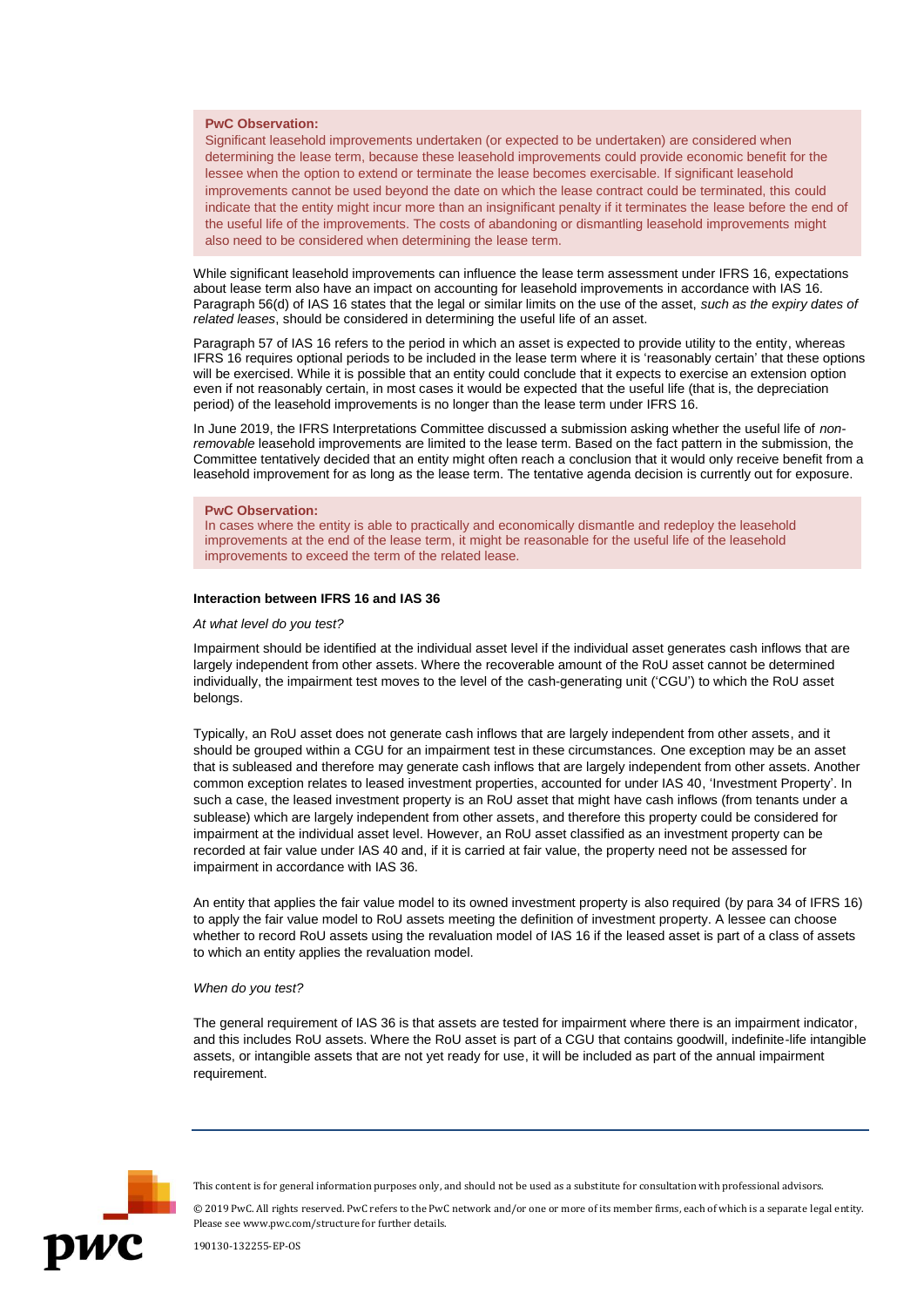# **PwC Observation:**

A decline in fair value of an RoU asset due to market factors might not be considered an impairment indicator for a CGU if the RoU asset is not a significant component of the CGU.

*How do you test?*

# **Recoverable amount**

IAS 36 tests carrying value of the asset/CGU against the higher of value in use ('VIU') and fair value less costs of disposal ('FVLCD').

The 'higher of' requirement means that, if there is no headroom on a VIU basis, FVLCD should also be tested before concluding that an impairment is required. Similarly, VIU must be considered if an entity first performs an FVLCD test which indicates that the asset/CGU is impaired.

# **Liabilities**

While RoU assets are included in a CGU when testing VIU, the related lease liabilities should be excluded, because these are a form of financing, and all financing cash flows are explicitly excluded from VIU. [IAS 36 para 50(a)].

In some circumstances, liabilities cannot be separated from the related assets (for example, where a purchaser could not, or would not, acquire the asset or business without the liability). As discussed in In [brief 2016-03,](https://inform.pwc.com/s/IAS_36_Impact_of_a_decommissioning_liability_in_determining_the_recoverable_amount_of_a_CGU_PwC_In_brief_INT2016_13/informContent/1659201407141042/Y/doc#ic_1659201407141042) this apparent conflict was considered by the IFRIC in 2016, which noted that IAS 36 requires the carrying amount of a recognised liability to be deducted from both the carrying amount of a CGU and the amount determined under VIU without the cash outflows associated with the liability. What this means is that including the lease liabilities in the CGU would have a neutral impact on a VIU test.

### **PwC Observation:**

While the position is clear for VIU it is less so for FVLCD models, since IAS 36 has little specific guidance on determining FVLCD generally and none on using FVLCD as the recoverable amount for a CGU with a nonseparable liability. In general, if, when disposed of, the CGU would require the buyer to assume the lease liability, the FVLCD would also consider the liability. In this case, in order to prepare a meaningful comparison, the carrying amount of the liability would be deducted.

# **VIU – expected cash flow model**

Generally, RoU assets and related lease liabilities will be considered in an IAS 36 VIU model. The CGU assets tested against VIU include the RoU assets and exclude the lease liabilities. The expected cash flow model will:

- exclude the lease payments included in the lease liability;
- use a pre-tax discount rate (typically estimated with reference to a post-tax weighted average cost of capital (WACC) discount rate) that should reflect a market assessment of capital structure rather than the entity's own structure;
- include cash outflows to replace leased assets at the end of the lease term which are essential to the ongoing operation of the CGU (that is, the RoU asset being tested for impairment only reflects the existing lease, so the most practical way to incorporate replacement is via a future capital expenditure cash outflow); and
- include cash outflows for expected future variable rents and short-term and low value leases that are not included in the lease liability.



This content is for general information purposes only, and should not be used as a substitute for consultation with professional advisors.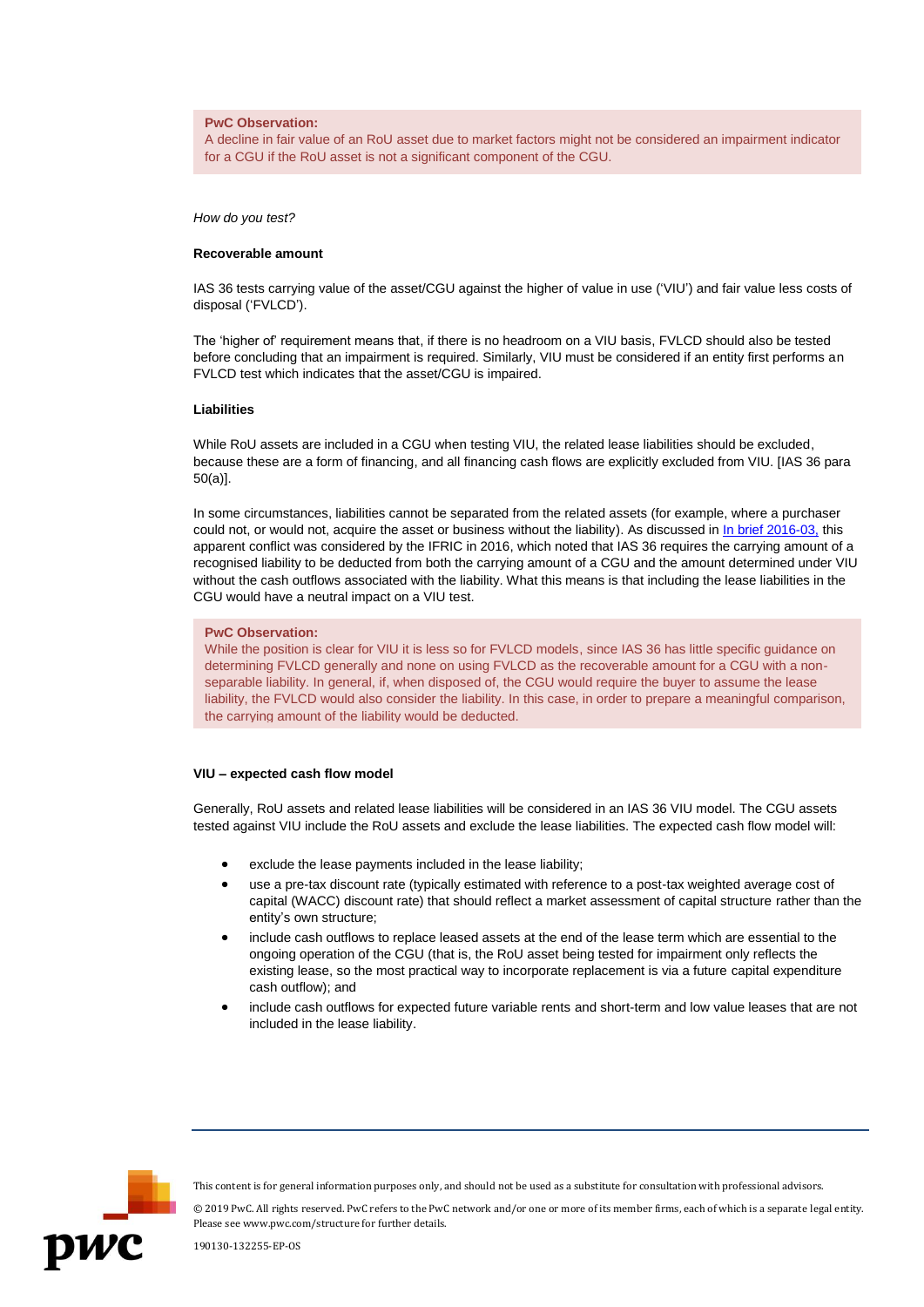# **VIU – discount rate**

Projected future cash flows are discounted at a pre-tax rate that reflects both current market assessments of the time value of money and the risks specific to the asset/CGU for which the future cash flow estimates have not been adjusted. The rate is independent of the way in which the asset/CGU is financed. It is estimated from current market transactions for similar assets or from the WACC of a listed entity that has a single asset or portfolio of assets that are similar, in terms of service potential and risks, to the asset/CGU under review. [IAS 36 paras 55– 56].

As a result, entities should be using a WACC that reflects market expectations of the market-based capital structure where both the cost of debt and cost of equity reflect the effects of new lease accounting. Areas to consider include:

- Lease liabilities would be expected to be considered as part of the capital structure. The peer groupbased WACC needs to reflect the impact of IFRS 16. However, since historical lease liabilities under IFRS 16 are not available, it might be necessary to derive an estimate of the historical capital structure (for example, based on IAS 17 note disclosures) which can then be refined going forward, as capital structure data becomes available after adoption of IFRS 16.
- WACC depends on the market assessment of an adequate capital structure, represented by the respective peer group companies and not the entity's own capital structure. The impact of the application of IFRS 16 on the peer group's WACC and the entity's WACC might be different if the entity has relatively more or fewer lease liabilities in comparison to the peer group.

# **VIU – impact of the above items**

IFRS 16 might cause a reduction in headroom if the change in VIU-discounted cash flows is lower than the increase in CGU assets being tested. This depends on the interaction of increased expected cash flows and lower discount rates, as illustrated below:



<sup>1</sup> There will be more assets in the CGU, because it now includes RoU assets.

 $2$  There could be a change in gross cash flows, because the lease payments that are part of the lease liability are excluded, although these could be somewhat offset by an increase in cash outflows to replace leased assets where the lease term is shorter than the model life.

<sup>3</sup> The discount rate could be lower due to the inclusion of debt-like leases which will increase the debt to equity ratio.

4 If the increase in present value cash flows is lower than the increase in CGU assets being tested, headroom will reduce, possibly leading to an impairment of the CGU. However, this is not expected to be common.



This content is for general information purposes only, and should not be used as a substitute for consultation with professional advisors.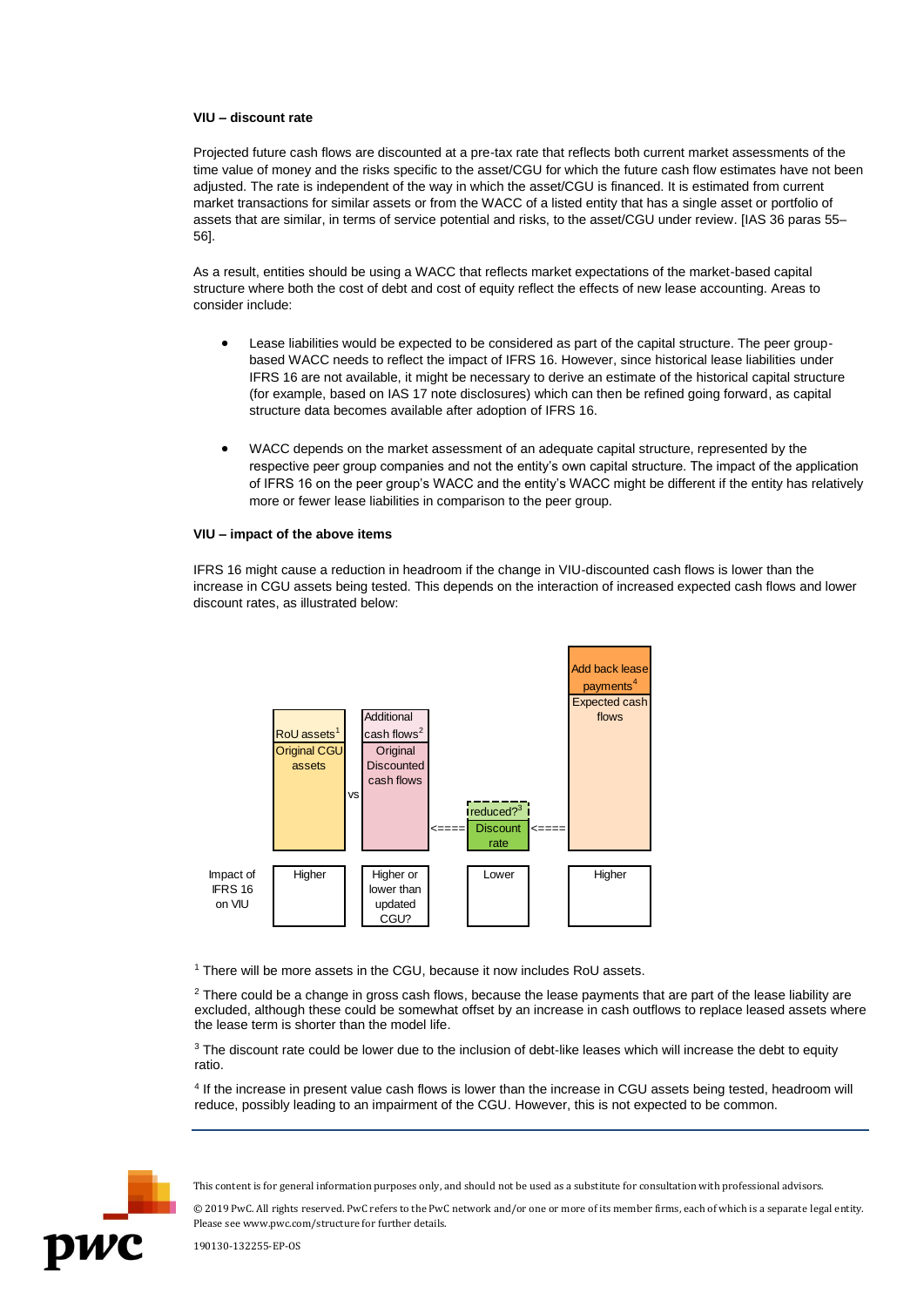# *If there is an impairment*

Any impairment arising on a separately tested RoU asset is allocated to that asset. Where the RoU asset is part of a CGU, the impairment of the CGU as a whole should be allocated to write down the CGU assets in the following order:

- recorded goodwill; and
- the other assets in the CGU on a pro rata basis, based on the carrying amount of each asset in the CGU.

However, within this allocation framework, each asset should be reduced only to the highest of:

- its FVLCD if measurable;
- its VIU, if this can be determined; and
- zero.

The amount of impairment loss that would otherwise have been allocated to the asset should be allocated pro rata to the CGU's other assets.

#### **Interaction between IFRS 16 and IFRS 3**

# *Impact in a business combination*

The IFRS 3 measurement principle is that identifiable assets acquired and liabilities assumed are measured at their acquisition date fair values. However, an exception exists in IFRS 3 as it relates to leases in which the acquiree is the lessee. If an entity acquires an entity that is a lessee, it recognises the lease liability based on the present value of the *remaining* lease payments as if the acquired lease were a *new lease* at acquisition date. The lease term and discount rate will potentially be different from that used by the acquiree based on its IFRS 16 assessment done at lease inception. Therefore, this will likely result in a difference between an acquirer's accounting for a lease and the accounting for the same lease in the separate financial statements of the acquired entity.

Even though (1) RoU assets are generally recorded similarly to owned property, plant and equipment under IAS 16, and, (2) IAS 16 assets are recorded at fair value in a business combination, RoU assets are an exception to the general principle of measurement in IFRS 3. In a business combination, the acquirer measures the RoU asset at an amount equal to the recognised lease liability, adjusted to reflect favourable or unfavourable lease terms compared with market terms.

IFRS 3 also provides an exception for recognition of assets and liabilities related to short-term or low-value leases in a business combination, consistent with the exceptions provided in IFRS 16.

# *Impact in assessing whether a business has been acquired*

In October 2018, the IASB issued an amended definition of a business. While the new definition only becomes mandatorily effective for acquisitions occurring after 1 January 2020, it can be early adopted (subject to endorsement in jurisdictions where endorsement is required).

In addition to clarifying the general definition of a business, a key change in the new definition of a business is the introduction of an optional concentration test which can be utilised to determine that an acquired set of activities and assets is *not* a business. This determination is reached when substantially all of the fair value of the gross assets acquired is concentrated in a single identifiable asset or group of similar identifiable assets.

An RoU asset meets the definition of an identifiable asset in performing the concentration test. Accordingly, RoU assets could impact the determination of whether a concentration test is met.

# **PwC Observation:**

An entity will need to consider whether multiple lease RoU assets are similar assets for the purpose of the concentration test, if performed. For example, an entity that leases multiple office buildings, each of which represents a separate lease, should assess whether the leased assets are considered similar assets that should be grouped together for the purpose of the concentration test.



This content is for general information purposes only, and should not be used as a substitute for consultation with professional advisors.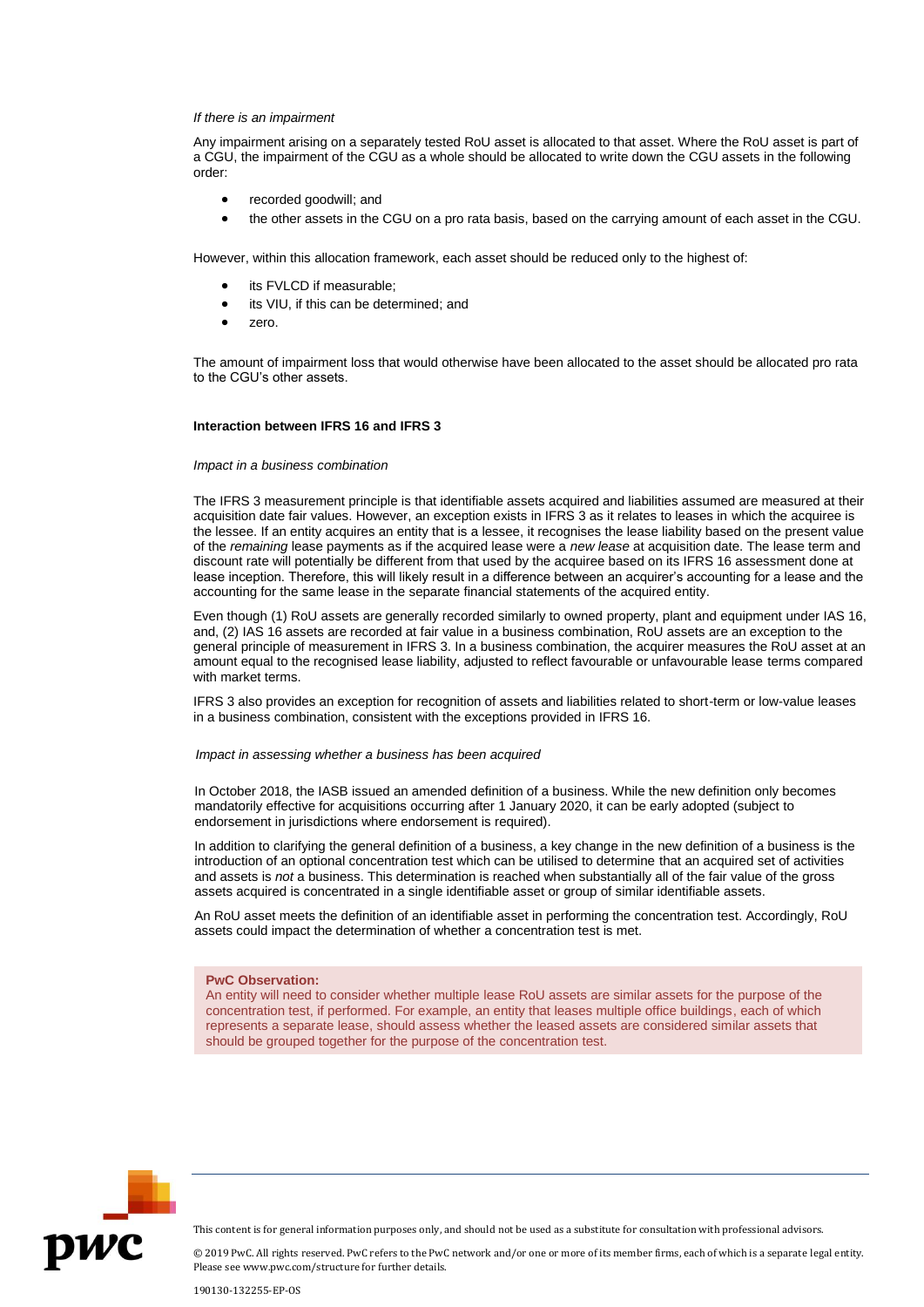# **Interaction between IFRS 16 and IFRS 9**

Lease liabilities are a financial instrument, although they are outside the scope of certain parts of IFRS 7 / IFRS 9. Lease liabilities are within the scope for IFRS 7 disclosure (except for disclosure of fair value), within the scope of IFRS 9 for derecognition, and can be part of a designated hedging relationship. Derivatives embedded in leases are also subject to the IFRS 9 embedded derivative requirements.

As discussed in the IAS 21 section (see below), lease liabilities denominated in currencies other than an entity's functional currency will give rise to foreign exchange risk and (without hedge accounting) will be retranslated through profit or loss, causing volatility. Some entities might choose to apply hedge accounting, using the approaches summarised below. These approaches might not be appropriate in all circumstances. For more detailed analysis, refer to th[e Corporate Treasury industry supplement for IFRS 16,](https://inform.pwc.com/inform2/show?action=informContent&id=1647022702109561#ifrs16_corporate_treasury) which also considers hedging interest rate risk inherent in leases and hedging foreign currency risk in committed or forecast leases and in intercompany leases.

#### *Foreign currency lease liabilities as a hedged item*

Similar to any recognised foreign currency financial liability, various derivative hedging instruments could be used, including forward contracts, swaps or purchased options.

The payments made under a lease are generally equal each year. However, for accounting purposes such payments include both a principal and an interest element, since the lease liability is treated as an amortising loan.

It would be possible to use an amortising foreign currency swap whose principal amount amortises to match the reductions in the lease liability over time. However, ultimately, the entity is still exposed to the aggregate payments that must be made, whether these are through interest or principal payments. Hence, a flat swap could be used as a hedge partly against principal and partly against the future foreign currency interest to be recognised on the liability. In the case where a flat swap is used, the accounting entries will need to ensure that, where the hedge is fully effective, the amounts booked to profit or loss are matched against the retranslation of the principal and interest reported in the period, and that amounts relating to future interest payments are deferred.

Although using a non-amortising swap requires more complex accounting for the hedging relationship, this would need to be weighed against the benefits of higher liquidity in the non-amortising swap market.

*Foreign currency lease liabilities as the hedging instrument*

Foreign currency lease liabilities are essentially a foreign currency financing arrangement. These liabilities can be designated as hedging instruments against eligible foreign currency risks.

One common designation of such foreign currency liabilities is to hedge against the foreign currency risk of net investments in foreign operations. For example, a parent with EUR functional currency could designate a USD lease liability as a hedge of its net investment in a USD subsidiary.

There are various ways that net investment hedges can be designated. IFRIC 16 provides more detail on designating net investment hedges within a group structure. In addition, the amortising nature of lease liabilities needs to be considered when designating them as hedging instruments.

# **Interaction between IFRS 16 and IAS 12**

In many jurisdictions, tax treatment follows or is linked to accounting treatment whilst, in others, lease taxation regimes are divorced from the accounting standards. There might be different approaches taken to the introduction of a new accounting standard. Whether or not IFRS 16 changes the tax treatment should be assessed on a territory-by-territory basis. In circumstances where tax deductions are calculated without reference to accounting expenses, the creation of new accounting assets/liabilities by IFRS 16 gives rise to new temporary differences and might result in the need to recognise deferred tax balances that were not previously recorded.

A lessee normally recognises an asset and a lease liability when it enters into most leases under IFRS 16 (or a finance lease under IAS 17). Recognition of the asset and liability has no immediate tax impact in many jurisdictions, and tax deductions are often received when the lease payments are made. IAS 12 does not specifically address the tax effects of leases. There are two principal approaches to the deferred tax accounting for lessees. One approach considers the lease as a single transaction in which the asset and liability are integrally linked, so there is no net temporary difference at inception. The other approach considers the asset and the liability separately, in which case there might be a temporary difference on initial recognition, which would be subject to the initial recognition exemption described in paragraphs 15 and 24 of IAS 12. The choice of approach is a matter of accounting policy, to be applied on a consistent basis.



This content is for general information purposes only, and should not be used as a substitute for consultation with professional advisors.